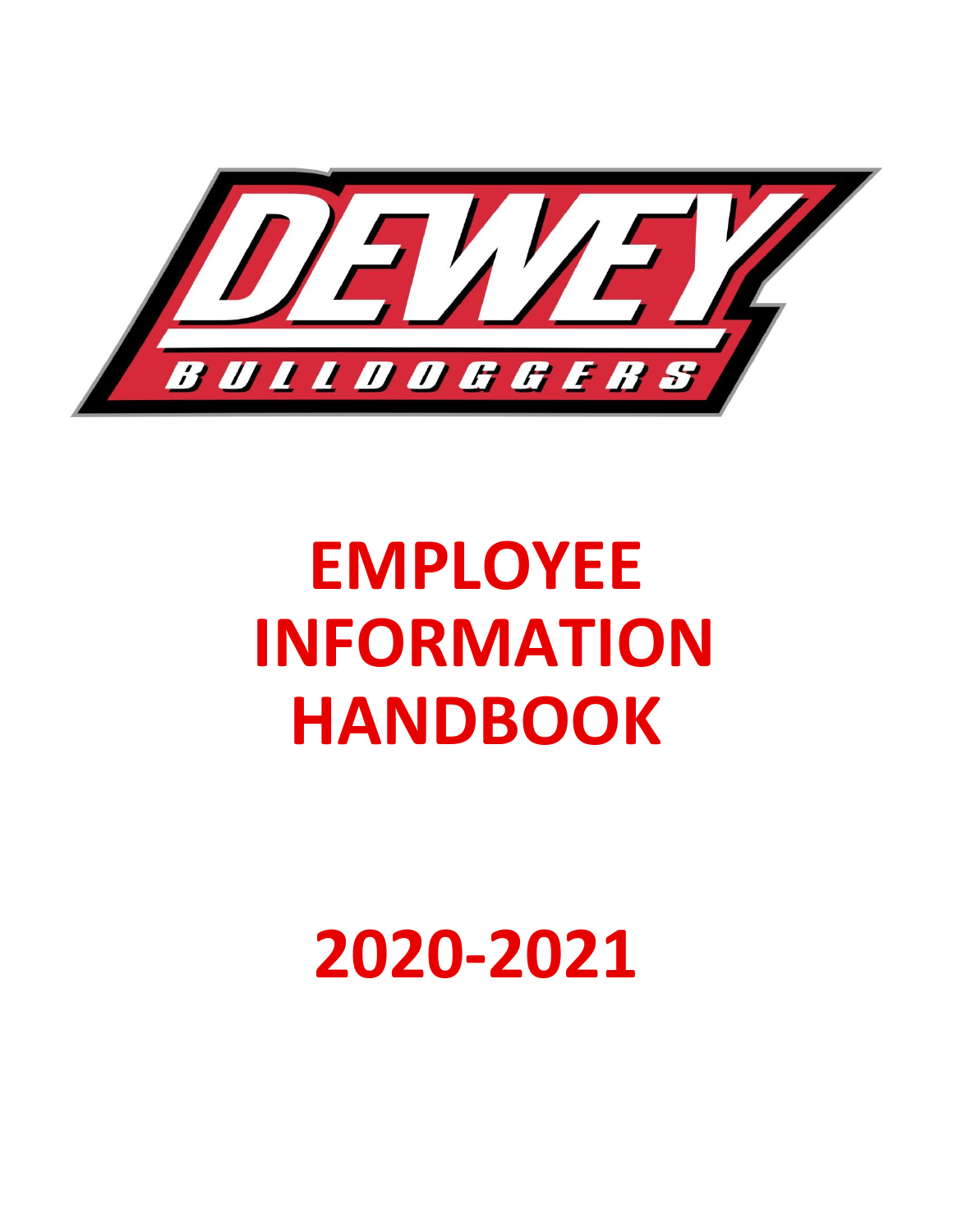## **SECTION I: TEACHERS**

*Contained within this section are the general guidelines that apply to all teachers. Complete information may be found in the District Policies and Procedures Manual available in the building offices. For specific building procedures for your job assignment contact your administrator. Teachers are also responsible for and should acquaint themselves with the contents of the Parent/Student Handbook.*

## **TEACHER RESPONSIBILITIES**

**JOB GOAL: TO HELP STUDENT LEARN!** To teach the subject matter and or skills that will contribute to the students' development as mature, able, and responsible individuals.

#### **THE TEACHER SHALL:**

- A. Plan a program of study.
- B. Establish clear objectives to guide the learning.
- C. Create a conducive classroom-learning environment.
- D. Use appropriate instructional methods.
- E. Provide regular assessment and feedback of the learning

 F. Assist in the identification of children with learning disabilities and follow local procedures for referral to local resources for assistance.

- G. Counsel regularly with colleagues, students, and parents.
- H. Assist in the implementation of district and student policies.
- I. Work toward maintaining and improving professional competence.
- J. Attend all scheduled faculty meetings.
- K. Participate in their performance evaluations.

## **STANDARDS OF PERFORMANCE AND CONDUCT FOR TEACHERS**

Teachers are charged with the education of the youth of this State. In order to perform effectively, teachers must demonstrate a belief in the worth and dignity of each human being, recognizing the supreme importance of the pursuit of truth, devotion to excellence, and the nurture of democratic principles.

In recognition of the magnitude of the responsibility inherent in the teaching process and by virtue of the desire of the respect and confidence of their colleagues, students, parents, and the community, teachers are to be guided in their conduct by their commitment to their students and their profession.

#### **Principle I - Commitment to the Students**

The teacher must strive to help each student realize his or her potential as a worthy and effective member of society. The teacher must work to stimulate the spirit of inquiry, the acquisition of knowledge and understanding, and the thoughtful formulation of worthy goals.

In fulfillment of the obligation to the student, the teacher:

- Shall not unreasonably restrain the student from independent action in the pursuit of learning.
- Shall not unreasonably deny the student access to varying points of view.
- Shall not deliberately suppress or distort subject matter relevant to the student's progress.
- Shall make reasonable effort to protect the student from conditions harmful to learning or to health and safety.
- Shall not intentionally expose the student to embarrassment or disparagement,
- Shall not on the basis of race, color, creed, sex, national origin, marital status, political or religious beliefs, family social or cultural background, or sexual orientation, unfairly exclude any student from participation in any program, deny benefits to any students, or grant any advantage to any student
- Shall not use professional relationships with students for private advantage; and
- Shall not disclose information about students obtained in the course of professional service, unless disclosure serves a compelling professional purpose and is permitted by law or is required by law.

#### **Principle II - Commitment to the Profession**

The teaching profession is vested by the public with a trust and responsibility requiring the highest ideals of professional service.

In order to assure that the quality of the services of the teaching profession meets the expectations of the State and its citizens, the teacher shall exert every effort to raise professional standards, fulfill professional responsibilities with honor and integrity, promote a climate that encourages the exercise of professional judgment, achieve conditions which attract persons worthy of the trust to careers in education, and assist in preventing the practice of the profession by unqualified persons.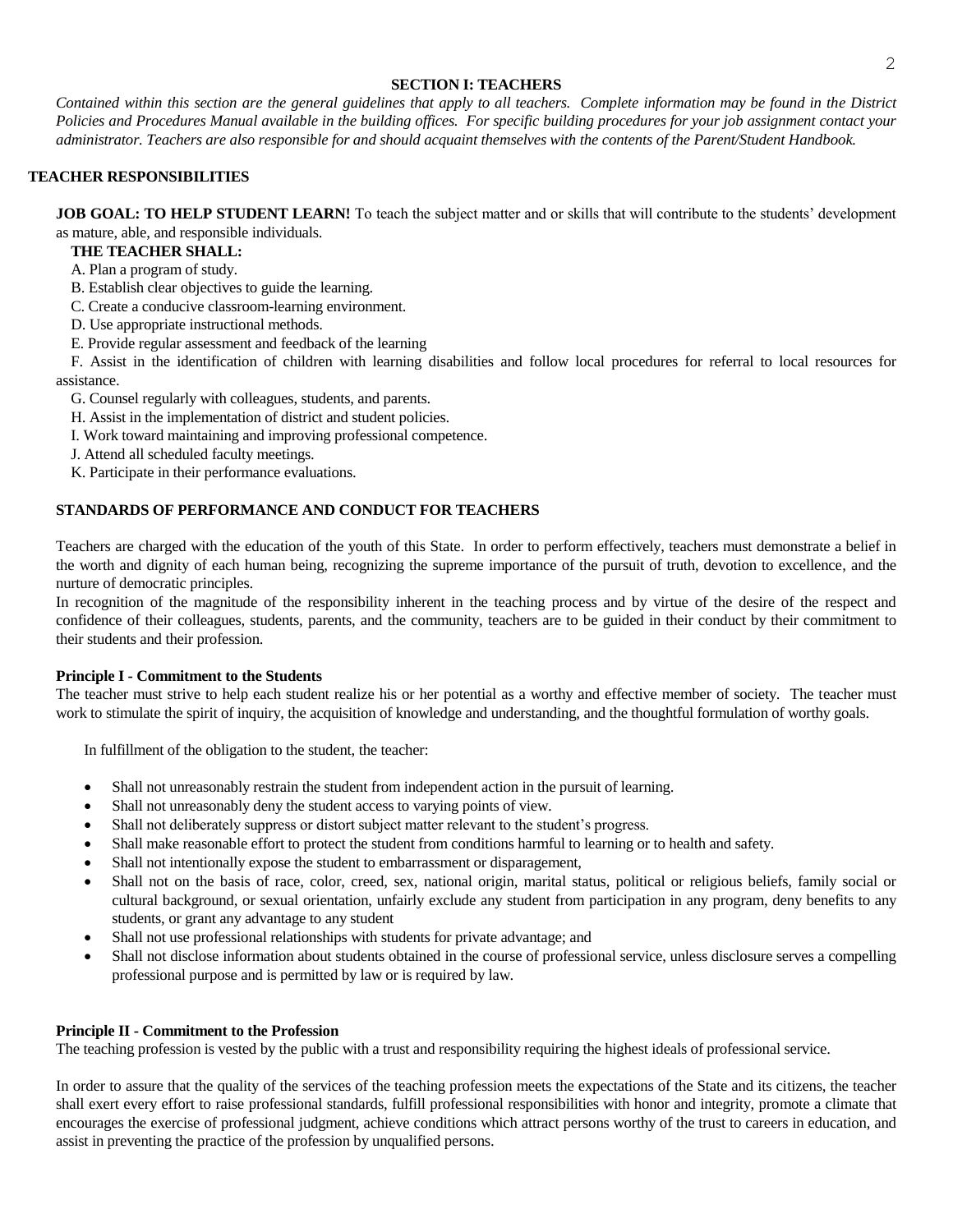#### **In fulfillment of the obligation to the profession, the educator:**

- 1. Shall not in an application for a professional position deliberately make a false statement or fail to disclose a material fact related to competency and qualifications,
- 2. Shall not misrepresent his/her professional qualifications,
- 3. Shall not assist any entry into the profession of a person known to be unqualified in respect to character, education, or other relevant attribute,
- 4. Shall not knowingly make a false statement concerning the qualifications of a candidate for a professional position.
- 5. Shall not assist an unqualified person in the unauthorized practice of the profession,
- 6. Shall not disclose information about colleagues obtained in the course of professional service unless disclosure serves a compelling professional purpose or is required by law,
- 7. Shall not knowingly make false or malicious statements about a colleague, and
- 8. Shall not accept any gratuity, gift or favor that might impair or appear to influence professional decisions or actions.

## **Principle III**

- A. Subject to the provisions of the Teacher Due Process Act of 1990, a career teacher may be dismissed or not reemploy for:
	- 1. Willful neglect of duty;
	- 2. Repeated negligence in performance of duty;
	- 3. Mental or physical abuse to a child;
	- 4. Incompetence;
	- 5. Instructional ineffectiveness;
	- 6. Unsatisfactory teaching performance; or
	- 7. Any reason involving moral turpitude
- B. Subject to the provisions of the Teacher Due Process Act, a probationary teacher may be dismissed or not reemployed for cause.
- C. A teacher convicted of a felony shall be dismissed or not reemployed unless a presidential or gubernatorial pardon has been issued.
- D. A teacher may be dismissed, refused employment or not reemployed after a finding that such person has engaged in criminal sexual activity or sexual misconduct that has impeded the effectiveness of the individual's performance of school duties. As used in this subsection:
	- 1. "Criminal sexual activity" means the commission of an act as defined in Section 886 of Title 21 of the Oklahoma Statutes, which is the act of sodomy; and
	- 2. "Sexual misconduct' means the soliciting or imposing of criminal sexual activity.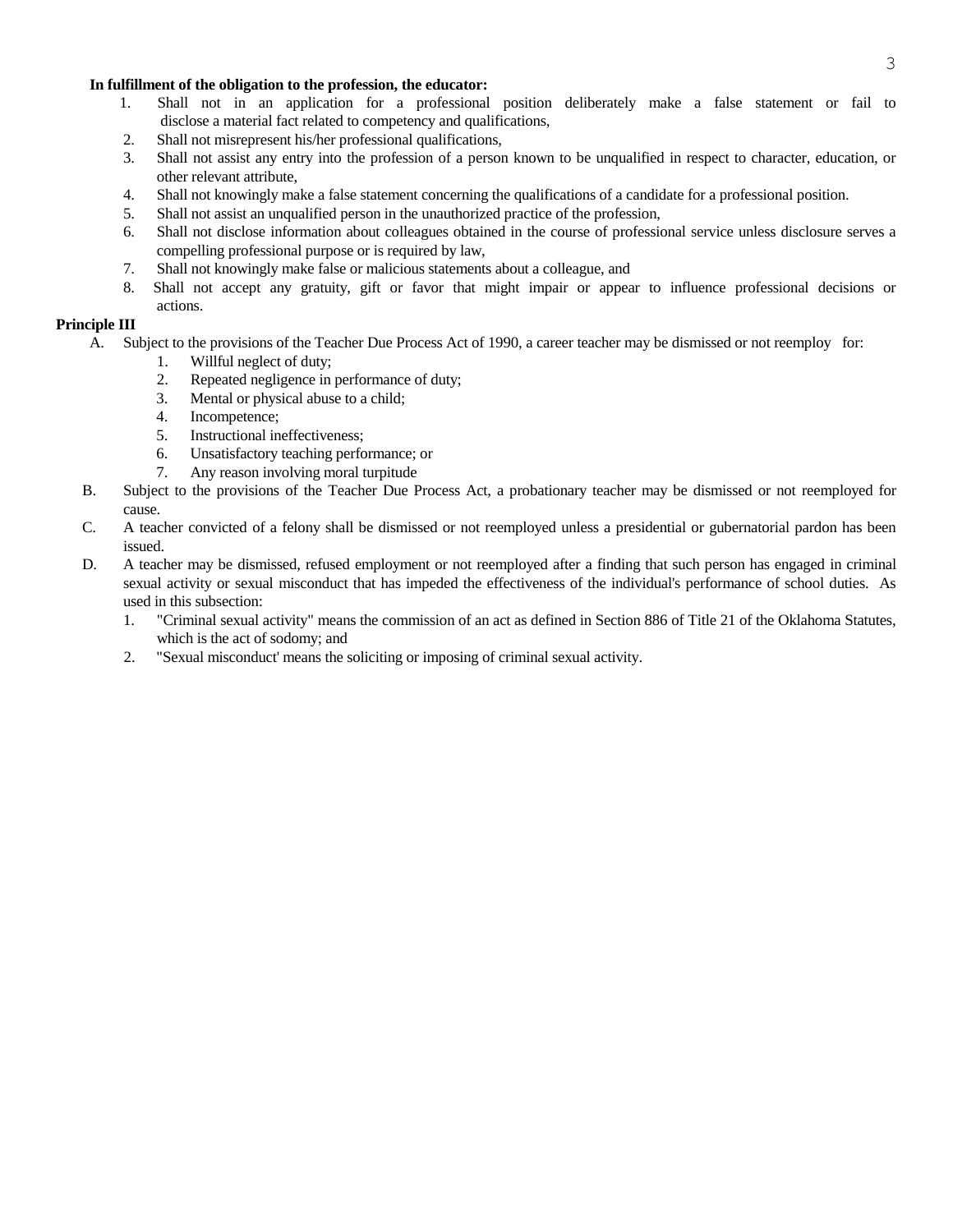## **SECTION II: GENERAL INFORMATION**

*Contained within this section are the general guidelines that apply to teachers and/or support employees. Complete information may be found in the District Policies and Procedures Manual available in the building offices.* 

**CAFETERIA:** Breakfast and **Lunch** are available to employees in the cafeteria. Lunch and break schedules will be established by building offices. *Employee Cafeteria Accounts will have a maximum charge limit of \$15.00 and all accounts are to be paid at the end of each school year. All employees who eat breakfast or lunch are to sign the sheet posted at the cafeteria line.*

**CLASSROOM RECORDS:** The proper, accurate and effective management of classroom records, including grades, textbooks, attendance, discipline and lesson plans is the responsibility of each teacher employed by the district. Teachers should acquaint themselves with and utilize the current student data management software provided for these responsibilities to also assist the school with its state and federal reporting requirements.

**DRUG AND ALCOHOL FREE WORKPLACE:** In order to maintain a healthy educational and working environment in the School District's schools, and to comply with the requirements of the Drug-Free Workplace Act of 1988 and the Drug- Free Schools and Communities Act Amendments of 1989 for purposes of receiving federal assistance, the Board of Education adopts the following policies and regulations:

- 1. Use, possession, dispensing, manufacture, sale or distribution or conspiring to sell, distribute or possess or being in the chain of sale or distribution, or being under the influence of a controlled substance, alcoholic beverage, or low-point beer (as defined by Oklahoma law, i.e., 3.2 beer) in any of the School District's facilities, on School District property (including vehicles) or at a School District sponsored function or event by a School District employee is prohibited. Violation of this prohibition shall result in disciplinary action, which may include dismissal or nonrenewal of employment. Violations, which constitute criminal acts, will be referred for prosecution.
- 2. Employees who are engaged in the performance of work under the terms of a federal grant must, as a condition of their employment, notify a School District administrator in writing of any drug conviction (including a plea of nolo contendere) for a violation of a criminal drug statute which occurred at a School District workplace within five calendar days after the conviction. The conviction shall result in dismissal or nonrenewal.
- 3. The conviction shall be reported in writing by the School District's grant administrator to the relevant federal granting agency within 10 calendar days of the notification by the employee or other actual notice of the conviction.
- 4. This policy statement shall be included in the School District's employee manual, and shall be distributed to all employees at the commencement of each school year.
- **5.** The employee in-service training period prior to the commencement of each school year shall include a review and discussion of the dangers of drug and alcohol abuse in the workplace, the School District's policy for a drug- and alcohol-free workplace, the penalties for violating the policy, and available sources of information, counseling, rehabilitation and re-entry programs regarding drug and alcohol use.

**DRUG AND ALCOHOL TESTING:** All employees who operate school vehicles requiring a commercial driver's license are subject to pre-employment and random drug and alcohol testing.

**EMPLOYEE ADMISSION TO ATHLETIC EVENTS AND SCHOOL SPONSORED ACTIVITIES:** Teachers, their spouse, and children under the age of 19 will be allowed free admission to local athletic events and school activities. A parent should accompany children. Teachers are encouraged to attend these events as often as possible to assist with general student supervision if needed.

## **HOURS OF WORK-SUPPORT PERSONNEL:**

All support employees are required to clock-in and clock-out and are paid a monthly salary based on their annual contract divided by 12 months. Support employees are not to clock in more than 7 minutes before scheduled work hours or 7 minutes after scheduled work hours, unless at the request of the immediate supervisor. Lunch periods are to be recorded daily, but may be written in or clocked in.

*Both the employee and supervisor* are to sign/initial the time card/sheet, verifying all hours worked and all absences. Cards are to be submitted to the payroll department on Monday mornings for the previous week.

Monthly time sheets are available on the O drive. Record daily time-in, lunch period and time-out.

- All earned comp-time must be at the request of the supervisor.
- All comp time taken must be approved in advance by the supervisor.
- Comp-time is non-cumulative from contract year to contract year.

#### **EMPLOYEE SAFETY RESPONSIBILITIES:**

- Follow school safety practices, policies, procedures and specific instructions.
- Report unsafe conditions and practices to the principal.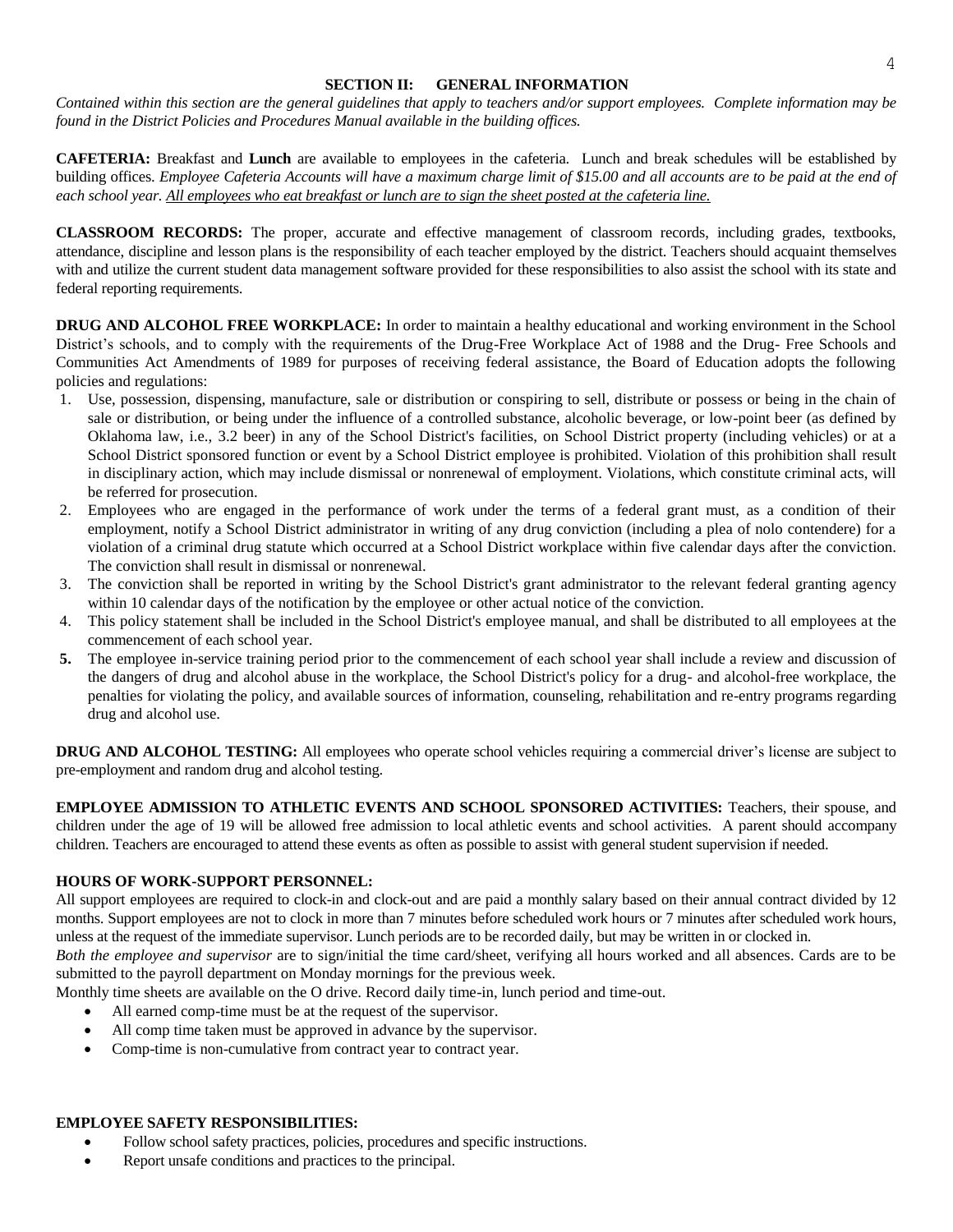- Keep work areas clean and orderly at all times.
- Operate only equipment you have been authorized and instructed to safely use.
- Report all accidents/incidents immediately to the principal and complete an accident report as soon as possible.

**MEDICATIONS:** Teachers are not to dispense any medication to students unless designated to do so by the nurse or principal.

**NURSE**: The school nurse is available from 8:00-3:30. Her office is located in the elementary office area.

**PAYROLL:** Payday is the 25th of each month or the nearest workday before if it falls on a weekend or during a holiday. Since the annual contract for ten-month employees (school year) is divided into 12 monthly payments, those employees will receive June, July and August checks all on the June payday.

*Automatic Deposit* is available by completing a form with an attached voided check and submitting to the Administration office.

All questions about contracts, W4's, or automatic withdrawals from checks are handled through the Administration office. It is important that employees verify the address on your payroll checks annually or any time there is an address change.

**SEXUAL HARASSMENT:** All students, employees and Board members are strictly prohibited from engaging in any form of sexual harassment of any student, employee, applicant for employment, vendor representative or patron of the Dewey School District. In the case of a student of the School District, "sexual harassment" is defined as unwelcome sexual advances; requests for sexual favors and other unwelcome verbal or physical conduct of a sexual nature by any person towards a student. Any student engaging in sexual harassment is subject to any and all disciplinary action, which may be imposed under the School District's Policy on Student Behavior. Any employee or student who is or has been subjected to sexual harassment or knows of any student or employee who is or has been subjected to sexual harassment shall immediately report all such incidents to either the superintendent, principal, assistant principal or any Board member of the School District. If a report of an incident needs to be made after normal school hours, the above-listed individuals may be contacted at home. It is preferred that all such reports be made in person or in writing signed by the reporting party. However, in order to encourage full, complete and immediate reporting of such prohibited activities, any person may report such incidents in writing and anonymously by mailing such reports to the personal attention of any of the above-designated persons. All such reports should state the name of the alleged harassing student, employee or Board member, the person(s) being harassed, the nature, contacts and extent of the prohibited activity, the dates of the prohibited activity and any other information necessary to a full report and investigation of the matter. The School District will investigate all reports.

**STAFF DEVELOPMENT:** According to State Law all teachers are to participate in authorized Staff Development (SD) activities. The local program for SD is established by the Local SD Committee and approved by the Board. Each teacher is responsible for becoming familiar with the local program and building representatives. Each teacher is also responsible for documenting SD points according to outlined procedures.

**TEACHING CONTRACT AND CONTINUING EMPLOYMENT:** Teaching services will be based on an annual contract of 180 days (175 instructional and 5 in-service) with re-employment upon the recommendation of the principal and Superintendent. A teacher wishing to terminate a contract must submit a certified letter addressed to the Board of Education, within fifteen days after the first Monday in June. Any teacher wishing to resign after this date may do so with Board of Education approval only. Teachers are automatically re-employed if not notified in writing prior to the first Monday in June.

**TITLE IX:** Title IX of the Educational Amendments of 1972 prohibits discrimination on the basis of sex in education programs and activities. Any person who believes that the Dewey School District has violated Title IX is encouraged to file a discrimination complaint using the District's Grievance Procedures for Filing, Processing and Resolving Alleged Discrimination Complaints. Students and their parents can obtain a free copy of the Grievance Procedures from their school principal or the superintendent. Contact the School District's Title IX Superintendent of Schools, One Bulldogger Road, Dewey, OK 74029, telephone (918) 534-2241, fax (918) 534-0149 , for further information.

**TRAVEL ALLOWANCES**: School employees shall be reimbursed for approved school related travel and expenses when a travel claim is filed and approved by the superintendent. The rate to be paid is the current state approved rate per mile for a round trip from Dewey. Records and receipts of expenditures must be attached to the travel claim. Travel reimbursement is for job related requirements only.

**WORK HOURS:** All teachers are to report to work by 8:00 am and be available to students by 8:05. Teachers are excused to leave at 3:45. Any deviation from this schedule must have administrative approval.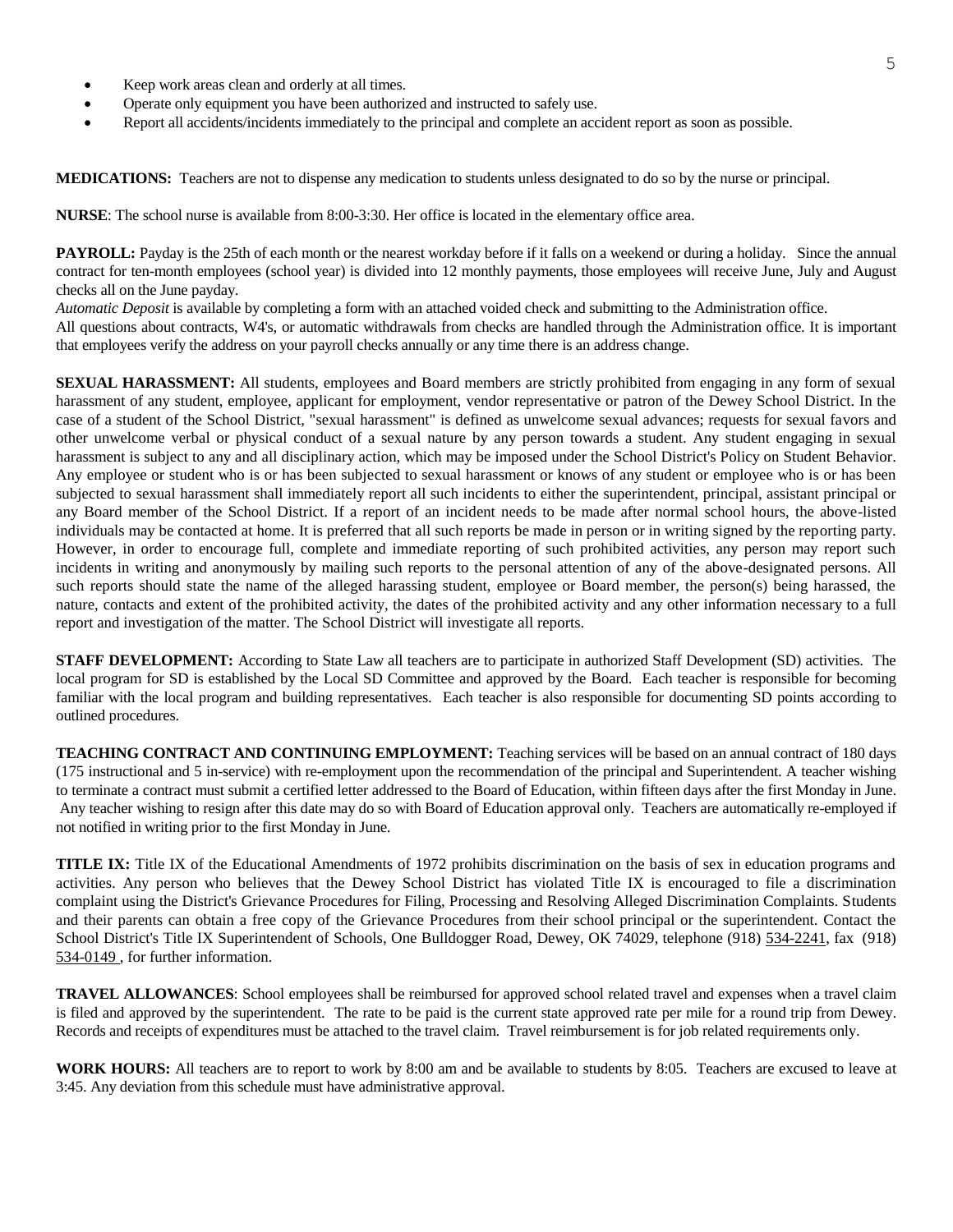#### **SECTION III: STUDENTS**

## *Contained within this section are the general guidelines regarding students. Complete information may be found in the District Policies and Procedures Manual available in the building offices as well as the Parent Student Handbook.*

#### **STUDENT TESTING**

**Student Achievement Testing** is conducted each year at all building sites in grades 3-12 according to the requirements and guidelines of the Oklahoma State Testing Program (OSTP) administered by the State Department of Education's Accountability and assessment. Teachers are required to align classroom instruction to established State Department of Education objectives and participate in the administration of these tests as needed. Future teacher professional evaluations will contain components that relate to student success rates in content area testing as part of the OSTP.

Referral for **Specialized Testing** of students by the Special Services Department should follow this general procedure: The teacher shall:

- Contact the counselor to discuss any difficulty with the student and conference with parents.
- Consult with building counselor or Building Resource Committee and identify and plan interventions to implement (RIT)
- If interventions are unsuccessful, work with counselor as needed to complete referral for testing.
- Relay testing forms via the student as may be appropriate.
- Participate in a conference to discuss evaluation results.
- Serve as a placement team member if eligibility for special program is determined and develop an Individual Education Program (IEP).

**Semester Exams** will be given to **ALL STUDENTS** in grades 7-12 for all full credit classes (as defined by the Oklahoma State Department of Education). Exams will be administered on the last two days of each semester. Exams will count as 20% of the final semester grade. Exams for students with disabilities may be counted as a lower percentage if deemed appropriate by their IEP team. The material to be covered by the exam is to be comprehensive but for the current semester only. Teachers are required to provide a study guide of specific examination information for students no later than three days prior to the beginning of exams. A copy of the study guide and semester exam will be submitted by the teacher to the principal to be kept on file.

An examination schedule is to be established and posted by the principal that allows for one (1) hour examination periods. Exemptions are allowed per school policy.

**CONFIDENTIALITY** of student records is required by Federal legislation. This mandates that teachers are to keep all information regarding children, families, treatment needs, and services for identified children with disabilities confidential. Procedures for such are detailed in the State Department of Education Policies and Procedures Manual available through the Special Services Department. The violation of these procedures is subject to legal action by families, and could result in court proceedings. All confidential files on students are maintained in the Special Services office, and are accessible on a need-to-know basis.

#### **STUDENT COUNSELING SERVICES**

As students progress through the public school system they may have a need to talk to someone regarding personal problems, academic needs, or future goals. We encourage teachers to be supportive of the available counseling provided at each building level. Students may be allowed to visit with the counselor during class time, although it is preferred that an appointment be made. Concerns about an individual student's needs may be discussed with the counselor or a referral can be made. Students should not be allowed to consume large amounts of class time in the counselor's office.

#### **STUDENT DRESS CODE**

Teachers are also responsible to enforce the Student Dress Code as listed in the parent and student handbook. Teachers should refer any student they believe to be in violation of the dress code to a building administrator for evaluation and discipline. The student dress code is in effect at school sponsored activities and may be enforced as such.

#### **STUDENT DISCIPLINE**

**PHILOSOPHY**: We believe that all students can behave properly while at school and conform to the rules of the classroom and policies of the school; and they are expected to do so. Our goal is to provide a positive learning environment. We desire to assist each student in developing desirable behavior patterns and self-discipline. When discipline is necessary, it is intended to be handled in the fashion described below with fairness and justice to all students within the school system.

 Appropriate behavior is of course the primary responsibility of the student. The teacher accepts primary responsibility to take corrective measures within the classroom to maintain a positive learning environment. The principal assists the teacher when behavior problems have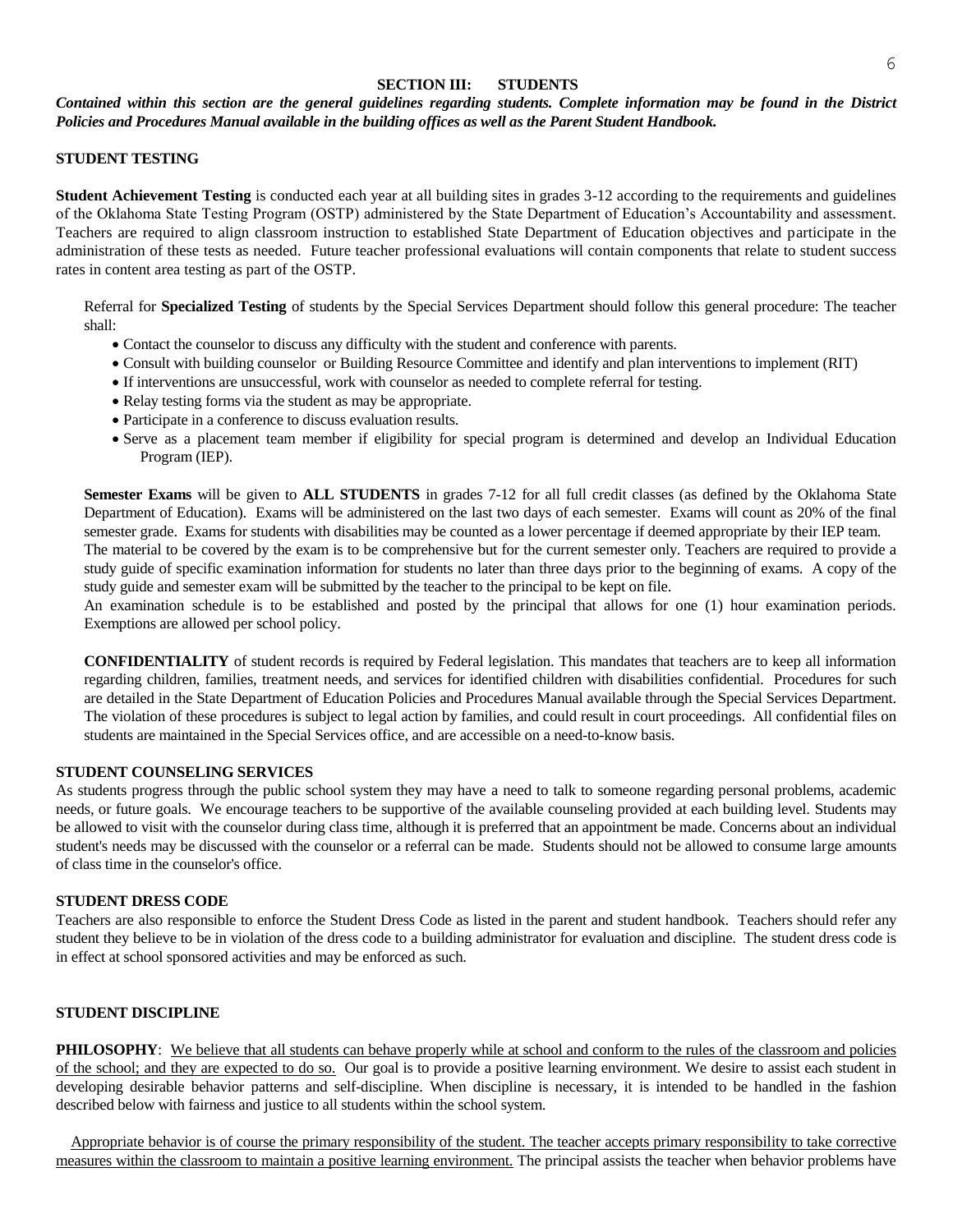become repeated or excessive and the disciplinary techniques available to the teacher have not corrected the misbehavior. The principal will enact stronger methods in hopes of curbing the behavior problems or take steps to remove the student from the classroom in order to restore a positive learning environment.

Teachers have full authority and responsibility to correct student behavior and are responsible for discipline at all times in all parts of the building, school grounds, and at school sponsored activities. As provided by State Law: every teacher shall have the right to exercise the same authority over a student at school and its activities in regard to conduct and behavior that a parent may exercise over the student at home.

Individual building sites have established reporting and documenting procedures for student discipline in that building that is recorded in the Student Data Management system to build a student discipline profile. Teachers should receive and implement these building procedures as explained and monitored by building administration to which their work assignment (s) align.

#### **REPORTING STUDENT SUBSTANCE ABUSE**

The Board recognizes the complexity of problems, which may be associated with student substance abuse. The concern is for the well-being and best interests of students at all times. Therefore, the following procedure will be utilized by teachers and administrators in reporting students who appear to be under the influence, as defined by law, of: low-point beer, alcoholic beverages, or controlled dangerous substances. When it appears to a teacher or administrator that a student may be under the influence of low-point beer, alcoholic beverages, or controlled dangerous substances (drugs), the teacher or administrator will

1) Report the matter in writing, stating the date, time, and place of the incident, describing the actions of the student or other circumstances from which the teacher or administrator concluded that the student appeared to be under the influence. Whenever possible, obtain a corroborative observation from another teacher or administrator.

2) The written report is to be submitted to the school principal or his/her designee.

3) The principal or his/her designee will immediately notify the Superintendent or his/her designee of the report. 4) The principal or his/her designee will also immediately notify the student's parent or legal guardian of the report. The notification to the student's parent or legal guardian may be verbal, but will be promptly confirmed in writing.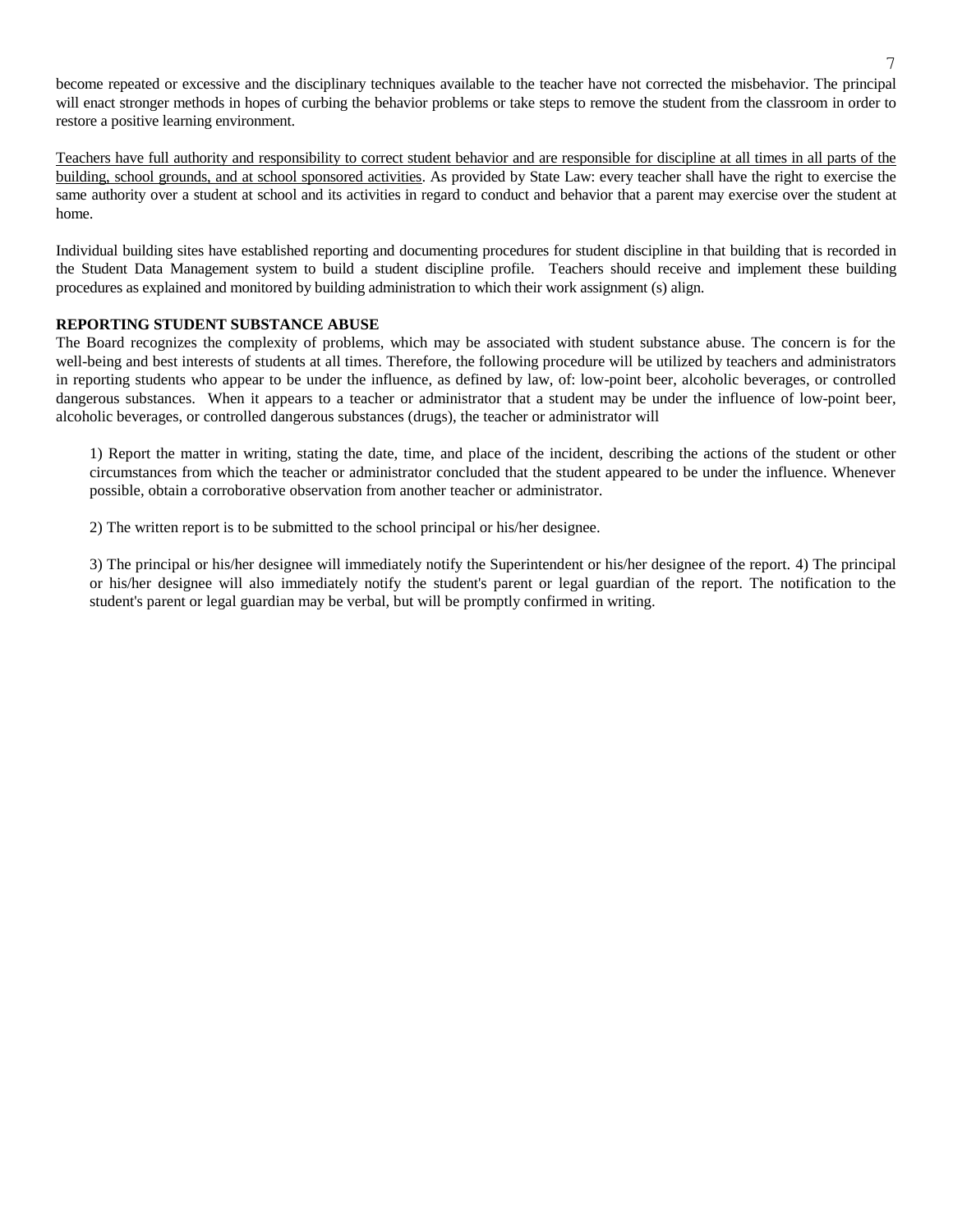## **SECTION IV: EMPLOYEE LEAVE POLICIES**

## *Contained within this section are the general guidelines regarding leave policy that apply to all employees. More detailed information may be found in the District Policies and Procedures Manual available in the building offices.*

#### CERTIFIED EMPLOYEES:

A teacher employed on a ten-month contract will receive 10 days sick leave per year.

A teacher employed on an eleven-month contract will receive 11days sick leave per year.

A teacher employed on a twelve-month contract will receive 12 days sick leave per year.

A teacher employed on a part time basis will receive the equivalent of 10 times the number of

hours per day employed.

Retirees who have returned to employment do not accumulate sick leave from year to year.

#### SUPPORT EMPLOYEES:

Sick leave will be provided to support employees at the rate of one (1) day for each month worked after one month of employment based on the number of hours per day for which they are regularly employed.

An employee may accumulate up to ninety (90) days of sick leave. Days in excess of 90 are not available for sick leave from duty but are still counted towards the 120 days of service for the purpose of retirement.

An employee may use sick leave for personal accidental injury, illness, or pregnancy or accidental injury or illness in the immediate family.

#### **Immediate family includes spouse, children, parents, grandparents and corresponding in-laws**.

Sick leave may be used for routine dental or medical appointments.

It is not required that an employee obtain prior approval to use sick leave, however, the employee may be required to provide certification of illness by a medical doctor or other bona fide evidence of illness prior to approved sick leave. Appropriate evidence may include the following:

- A physician's statement endorsed by the employee.
- An employee statement endorsed by the principal or immediate supervisor.
- Copies of claims(s) submitted for insurance benefits.
- Other information as may be indicated by the circumstances.

The employee will submit appropriate evidence when requested by his or her

Principal, immediate supervisor or the superintendent in the following situations:

- When sick leave is taken on days of unusual or inclement weather.
- When sick leave is taken during the last four weeks of employment.
- When sick leave is taken on days immediately preceding or immediately following holidays or non-work days other than weekends.
- When reasonable cause exists to believe that sick leave benefits have been abused.

#### **20 DAY EXTENDED SICK LEAVE POLICY FOR FULL-TIME EMPLOYEES:**

When a teacher has exhausted all accumulated sick leave and donated sick leave and is unable to return to work due to personal accidental injury, illness or pregnancy, the employee shall receive, for a period of not to exceed twenty (20) days, the full contract salary less \$50.00 per day.

#### **MATERNITY LEAVE:**

Sick leave, sick bank, and days provided with substitute pay deduction may be used for maternity reasons immediately following the birth or adoption of a newborn (not to exceed thirty days unless medical documentation is provided).

**SICK LEAVE BANK (LEAVE SHARING):** Upon initial membership by the donation of 1 day of sick leave to the bank, members become eligible to draw from the bank based on certain criteria. Membership will be open at the beginning of the school year or upon employment.

When an employee has exhausted all accumulated sick leave, the employee may request sick leave donations

under the School District's Sick Leave Donation Policy. See Complete Donation Policy in District Policy Manual

## **TRANSFER OF SICK DAYS FROM OTHER SCHOOL**

A newly hired employee shall be credited a maximum of sixty **(60)** days for sick leave earned in another Oklahoma public school district provided: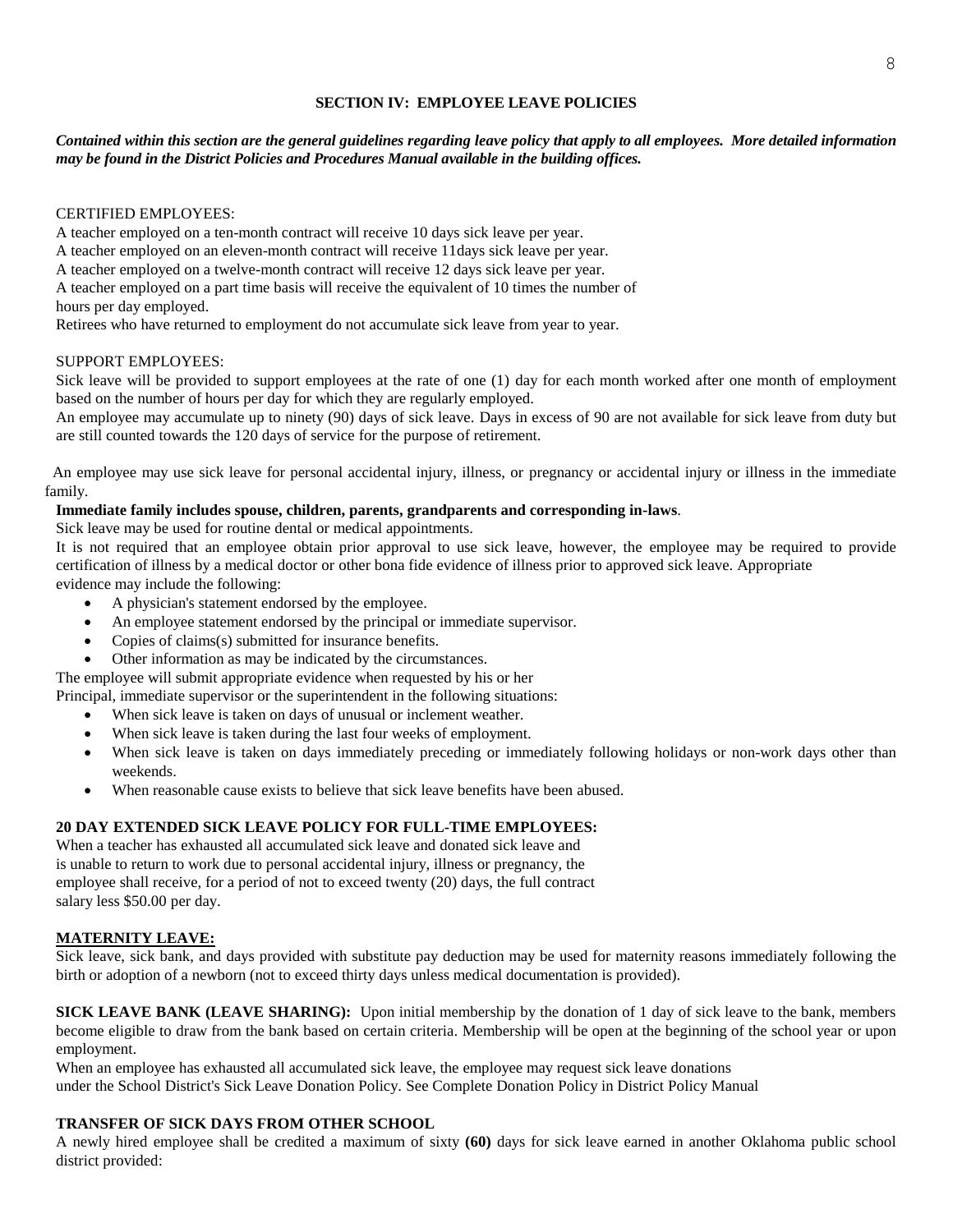- The employee was employed by an Oklahoma public school district the preceding school year;
- The number of days to be transferred into the School District has been certified in writing by the sending School District.
- The transferred days shall be used first in case of illness.

## **PERSONAL BUSINESS LEAVE POLICY**

All employees will be granted three (3) personal business leave days to conduct personal business matters that cannot be handled before or after school hours or on weekends. The employee will receive the first two days of personal leave without loss of pay and will pay the cost of a substitute for the third day. Requests for personal business leave shall be made in writing and in advance when possible. If an advance written request is not possible, the written request will be filed within one day after the employee returns to work. The principal and/or superintendent shall consider and approve or disapprove each request.

The following are examples of situations that may qualify for personal business leave:

- 1. Family illness other than in immediate family.
- 2. Emergency business transactions, such as loan closings, other banking matters and IRS reviews.
- 3. Legal matters, such as meetings with an attorney for personal, spouse or children's
- business, court appearances or the settling of estates.
- 4. Miscellaneous matters, such as attending a business convention with a spouse, military obligations, attendance at a school activity if son or daughter is participating or attending funerals.

Personal business leave is non-cumulative from one fiscal year to a subsequent fiscal year.

Any employee who violates this Personal Business Leave Policy is subject to dismissal, non-renewal, and reduction in pay for days taken in violation of the policy or other appropriate disciplinary action.

## **BEREAVEMENT LEAVE**

School District personnel will be provided with three (3) days of non-cumulative leave, for a death of the employee's **spouse, child, parent, sibling, grandparent, grandchild or corresponding in-law or person residing in same household as employee.**

If additional time is needed because of travel or other special considerations, a request may be submitted; and, if approved by the principal and superintendent, the time will be charged to sick leave.

## **EMERGENCY LEAVE**

School District personnel, upon application and prior approval by the building principal, will be granted two (2) days of non-cumulative emergency leave upon a situation or occurrence or a serious nature, which develops suddenly and unexpectedly and demands immediate attention. The School District will pay the cost of a substitute when such leave is approved in advance.

#### **LEGAL PROCESS LEAVE (JURY DUTY)**

School District personnel shall be granted leave to serve on a jury or as a witness subpoenaed in a criminal, civil, or juvenile proceeding. The employee serving as a juror or subpoenaed witness shall be paid his/her full, current contract salary, less compensation received for serving as a juror or subpoenaed witness, exclusive of parking and travel reimbursement. Compensation received for serving as a juror or subpoenaed witness shall be deducted from the employee's salary. The employee shall notify his/her supervisor immediately upon receipt of notice of jury duty or service of a subpoena, of the period of time he/she will be away from his/her duties. Upon return from serving as a juror or as a subpoenaed witness, the employee shall immediately prepare a written statement of the amount of compensation received and shall submit said statement to his/her supervisor.

#### **PROFESSIONAL LEAVE**

Certified School District employees may be granted, upon application to and approval of the Superintendent, leave to attend professional conferences, conventions and meetings. The request must be submitted in writing one week in advance, identifying the date, time, place, type of gathering and purpose. The fees for attendance at such conferences, conventions and meetings will be the responsibility of the certified employee. The School District will pay the cost of a substitute when such leave is approved in advance.

#### **UNEXCUSED PERSONAL LEAVE**

The School District may grant certified employees up to three (3) days of noncumulative unexcused personal leave per year upon approval of the Superintendent. Requests for such leave must be made in writing one week in advance of the absence, identifying the date, time and purpose of the absence. The absence will be at the employee's expense, except that the School District will pay the cost of a substitute when the absence is approved in advance.

## **EXTENDED LEAVE OF ABSENCE POLICY**

Full-time certified employees may be granted extended leaves of absence. Please refer to the District Policy Manual for complete policy and form for requesting leave of absence.

#### **FAMILY AND MEDICAL LEAVE POLICY**

Eligible employees may make application for Family or Medical Leave. Please refer to the District Policy Manual for complete policy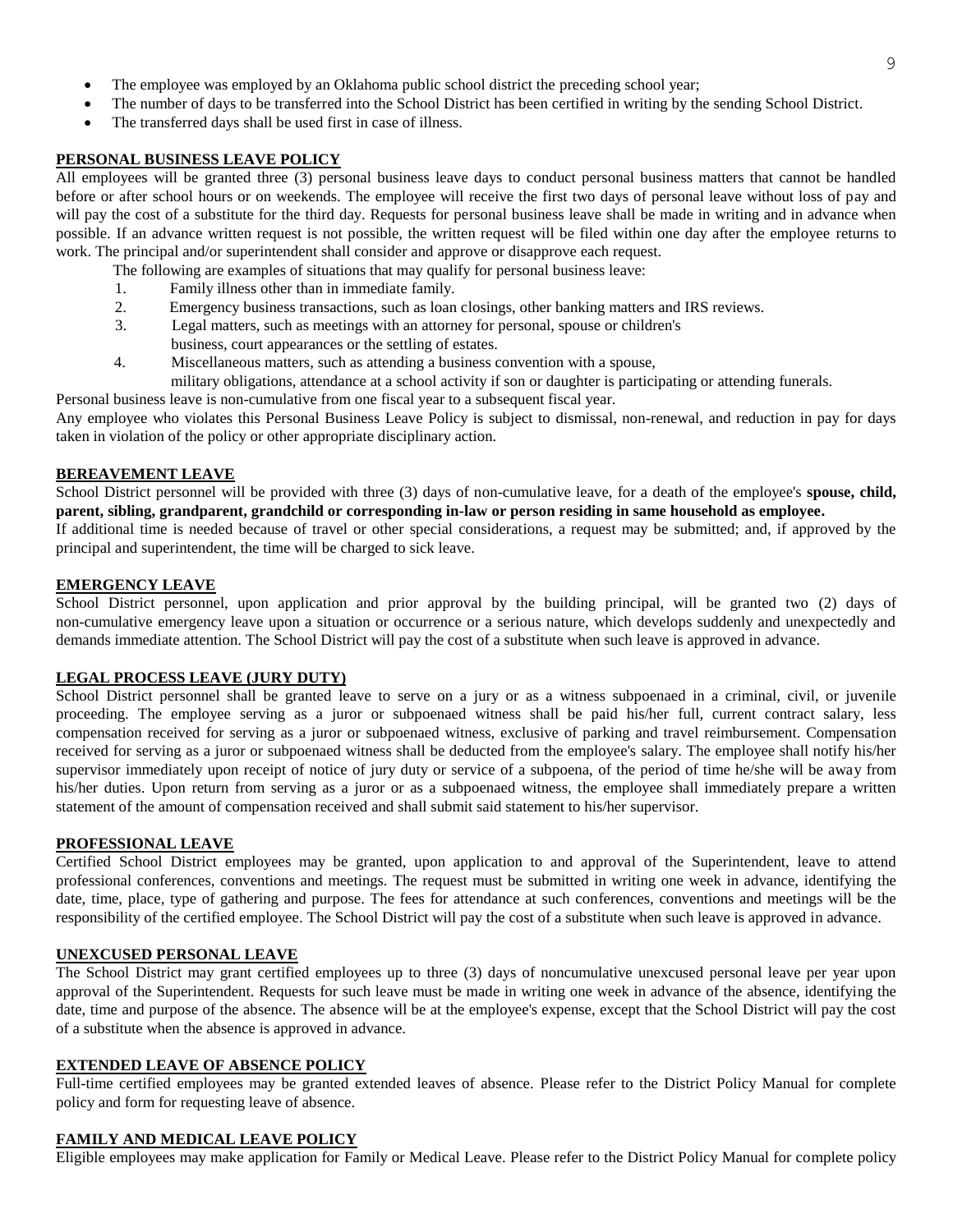and form for requesting Family or Medical Leave.

#### **DEDUCTION FOR UNPAID AUTHORIZED ABSENCES:**

If a School District employee believes there is a need to be absent from work for any reason not covered in the approved leave sections of this manual, the employee may request in writing unpaid leave for that purpose from his/her immediate supervisor.

If unpaid leave is granted by the immediate supervisor, an amount equal to one (1) day's pay will be deducted from the employee's salary for each day of such approved absence.

If an employee is absent without securing approval for an unpaid absence, the employee shall be denied his/her salary for such absence and will be considered to be engaging in willful neglect of duty and will be subject to disciplinary action up to and including termination.

**VACATION**: School District personnel who work on a twelve (12) month basis shall be the only personnel entitled to paid vacation. Such personnel shall be granted ten (10) days of vacation on an annual basis. After ten years employment, fifteen days (15) shall be granted on an annual basis. Employees with less than one full year of employment will receive one day of vacation for each month employed after their second month of employment. The scheduling of vacation days must be approved in writing in advance by the Superintendent or immediate supervisor. All vacation days not utilized by the end of the fiscal year in which leave was earned will be forfeited.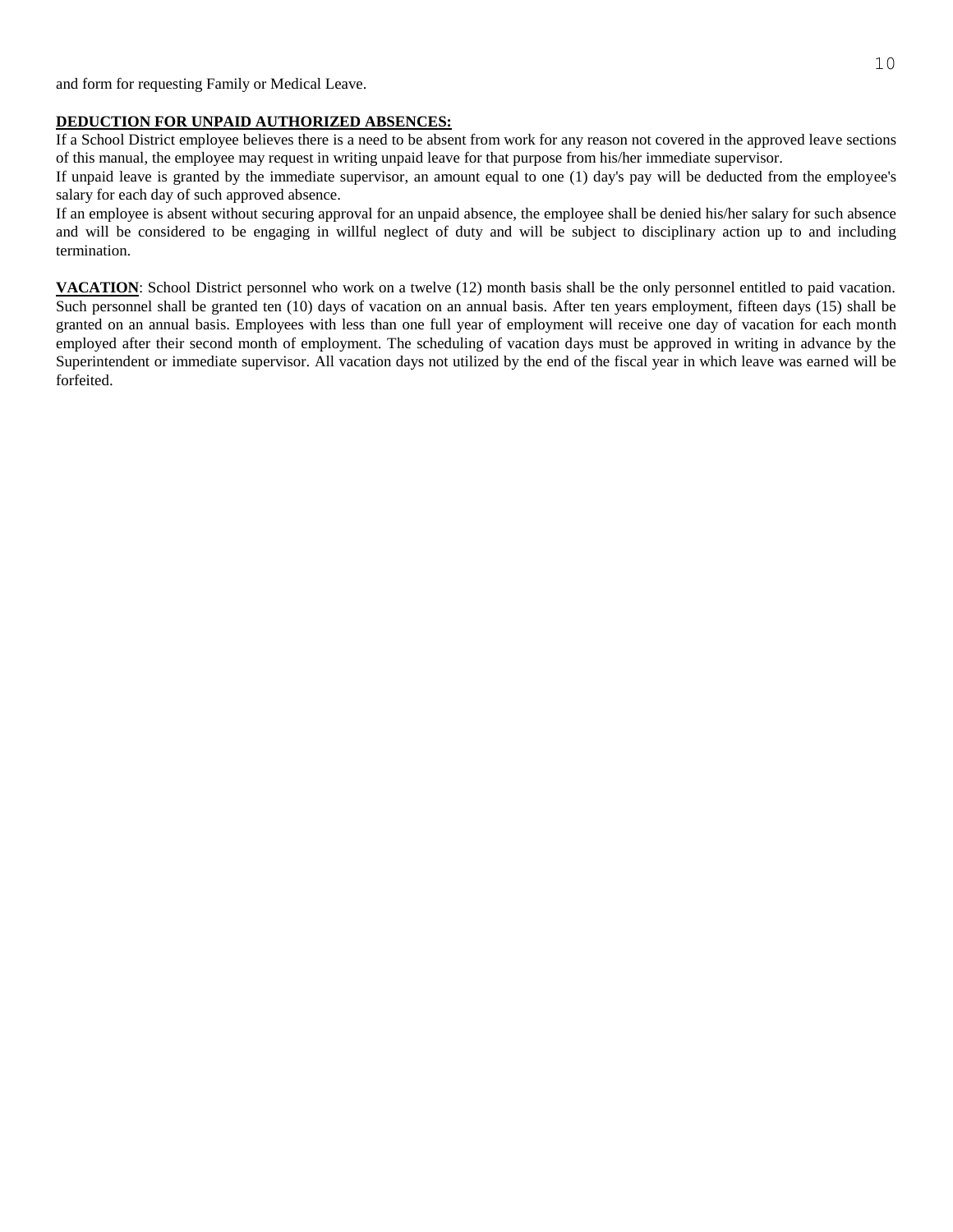#### **SECTION V: EMPLOYEE FRINGES AND BENEFITS**

*(This information is provided as an attempt to clarify terminology and benefits regarding the district's "Section 125 Cafeteria Plan" of taxable and non-taxable items. The Superintendent's office will be glad to answer any questions you may have regarding your fringes and benefits*.)

ANNUITIES – Available to employees through various sources. See Personnel Office for details. *Premiums are deducted from your salary before taxes.*

CANCER INSURANCE – This is optional for all employees. See Personnel Office for details. *Premiums are deducted from your salary before taxes.*

DEPENDENT DAY CARE/CHILD CARE REIMBURSEMENT PLANS – This is optional for all employees. See Personnel Office for details. *Premiums are deducted from your salary before taxes.*

DEPENDENT LIFE INSURANCE – This is optional for all employees. See Personnel Office for details. *Premiums are deducted from your salary after taxes.*

DISABILITY INSURANCE / SALARY PROTECTION INSURANCE – This is optional for all employees. See Personnel Office for details. *Premiums are deducted from your salary after taxes.*

EMPLOYEE LIFE INSURANCE – This is optional for all employees. See Personnel Office for details. *Premiums are deducted from your salary before taxes.*

\*FLEX INSURANCE or FLEX CASH or FLEX BENEFIT – If you are not on health insurance you are given a monthly cash benefit. \$189.69 for support personnel and \$69.71 for certified personnel. *This amount is considered taxable income.* ANY CERTIFIED EMPLOYEE, RETIRED OR NOT, WHO IS WORKING LESS THAN 20 HRS. PER WEEK DOES NOT QUALIFY FOR THE INSURANCE BENEFIT. HOWEVER THEY DO QUALIFY FOR THE "IN LIEU OF BENEFIT" OF \$69.71 PER MONTH.

FLEXIBLE SPENDING ACCOUNTS / MEDICAL REIMBURSEMENT PLANS *-* This is optional for all employees. See Personnel Office for details. *Premiums are deducted from your salary before taxes*

REDUCED FRINGE BENEFIT - Amount reduced from salary on the *125 Cafeteria Plan* as a pre-tax benefit to employees. This would include items such as (1) Your portion of the health insurance, which is *any amount over the state paid* and includes additional health insurance for family members (2) All Dental and Vision coverage (3) Cancer Policies (4) Flexible Spending Accounts/Medical Reimbursement Plans, or Day Care/Child Care Plans. These are items you choose to shelter from taxes monthly instead of claiming at the end of the year on your income tax return. *These items may not be used as deductions on your taxes.*

FLEX FRINGE (A) – Includes the Flexible Benefit Allowance. This item is identified as the amount that is paid by the state on your health insurance. You are not taxed on this amount. *This item may not be used as a deduction on your taxes.*

## NOTE: NO RETIREMENT IS PAID ON THE FLEX BENEFIT OR THE EMPLOYEE RETIREMENT OFFSET **TYPES OF SALARIES**

**GROSS SALARY**: Total amount paid as cash. (Contract Salary) This amount is reported to the State Department of Education Personnel Section, and used to crosscheck Employee Retirement. *This amount is not reported on your W-2.*

**TAXABLE SALARY**: Gross Salary (Contract Salary) Plus Flex Insurance Cash Less - Reduced Fringe Benefit, Employee Retirement, Annuities **This is the amount reported on your W-2.**

**FICA & FICA SALARY** Salary Less - Reduced Fringe Benefit Plus - Flex Insurance Cash Equals = FICA salary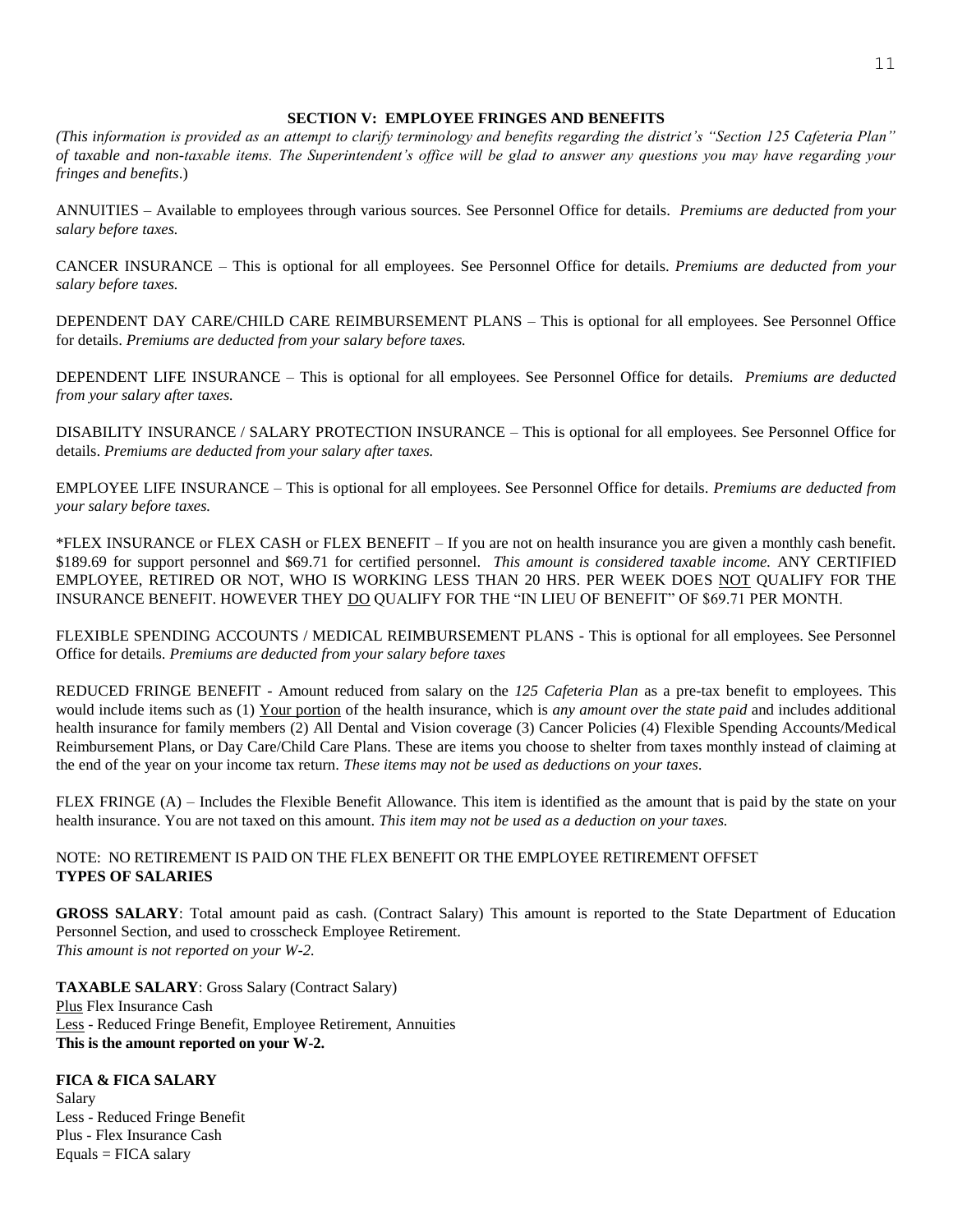## **EMPLOYEE RETIREMENT SALARY**

Gross Salary, plus true fringes, less flex benefit credited to insurance.

#### **EMPLOYEE RETIREMENT OFFSET (CERTIFIED EMPLOYEES ONLY)**

Retirement Salary X 7% = Total Retirement amount less Employee Retirement Offset

EMPLOYEE RETIREMENT OFFSET – This amount is added to your salary based upon your years of service. Retirement is reduced as a tax shelter and a decreased amount is taken from your check. The state will pay the difference on your behalf to the employee retirement system.

**HEALTH INSURANCE**: As an employee of the school, you are eligible for health insurance. You may only join in the first 30 days you are employed, or wait until January of each year during the open enrollment time. Each full-time employee shall receive, as part of total compensation, a Flexible Benefit Allowance (FBA) paid by the State of Oklahoma. The District will apply the FBA toward the total premium cost of the District's Health Plan. Employees who choose not to participate in the District's Health Plan shall receive a cash benefit. Please refer to your contract for the exact amounts. Employees whose employment is terminated during the school year shall have no right to receive any cash compensation for the portion of the school year after employee's termination.

*State Insurance Board*: The cost of the premium for employee health is paid by the school district and reimbursed by the state.

Additional coverage for dependants or dental and vision are at the employee's expense. OMES Employees Group Insurance Division offers "Health Choice" for Medical and "Health Choice" for Dental. Other dental and vision plans are also offered. The best way to determine which dental or vision coverage you should select is to contact your dentist or eye doctor's office and ask which coverage they are providers for. As a new employee you are eligible for OMES EGID life coverage with no medical history or medical exam. There is also life coverage available for dependents. You may pick up life coverage later in your employment, however, at that time medical history will be required and you are subject to approval based on several health related factors. A price list for all coverage's is available in the personnel office. A copy is also included in your insurance packet.

#### **American Fidelity Insurance (for other than health, dental, vision coverage)**

American Fidelity offers additional types of coverage and assists us in complying with IRS regulations and 403b accounts. Some items are deducted from your pay before taxes as a tax savings to you. Some items are deducted after taxes. An American Fidelity will be present each year to assist you in the following options available:

#### *Flexible Spending Account- Premiums paid Before Tax*

You designate a monthly amount to be set aside in a medical reimbursement account or in a childcare reimbursement account.

#### *Disability – Premiums paid After Tax*

Insurance designed as a salary supplement in case you are unable to work. This can be used in the case of extended illness, injury or childbirth.

*Cancer Policy – Some policies are paid After Tax and some policies are paid Before Tax*

*Texas Life Insurance – Premiums paid After Tax* 

*Accident Policy – Premiums paid Before Tax*

*Long Term Care Premium – Premiums paid After Tax*

#### **INSURANCE CHANGES IN COVERAGE**

OPTION PERIOD: As with OMES EGID (Health Insurance), each November you will be given the opportunity to review your American Fidelity coverage needs and make any changes for the following calendar year, referred to as your "plan year". This is the only time you can make changes unless you have a "qualifying event" such as marriage, divorce, new baby or change in insurance status through your spouse. Changes can be made through the personnel office.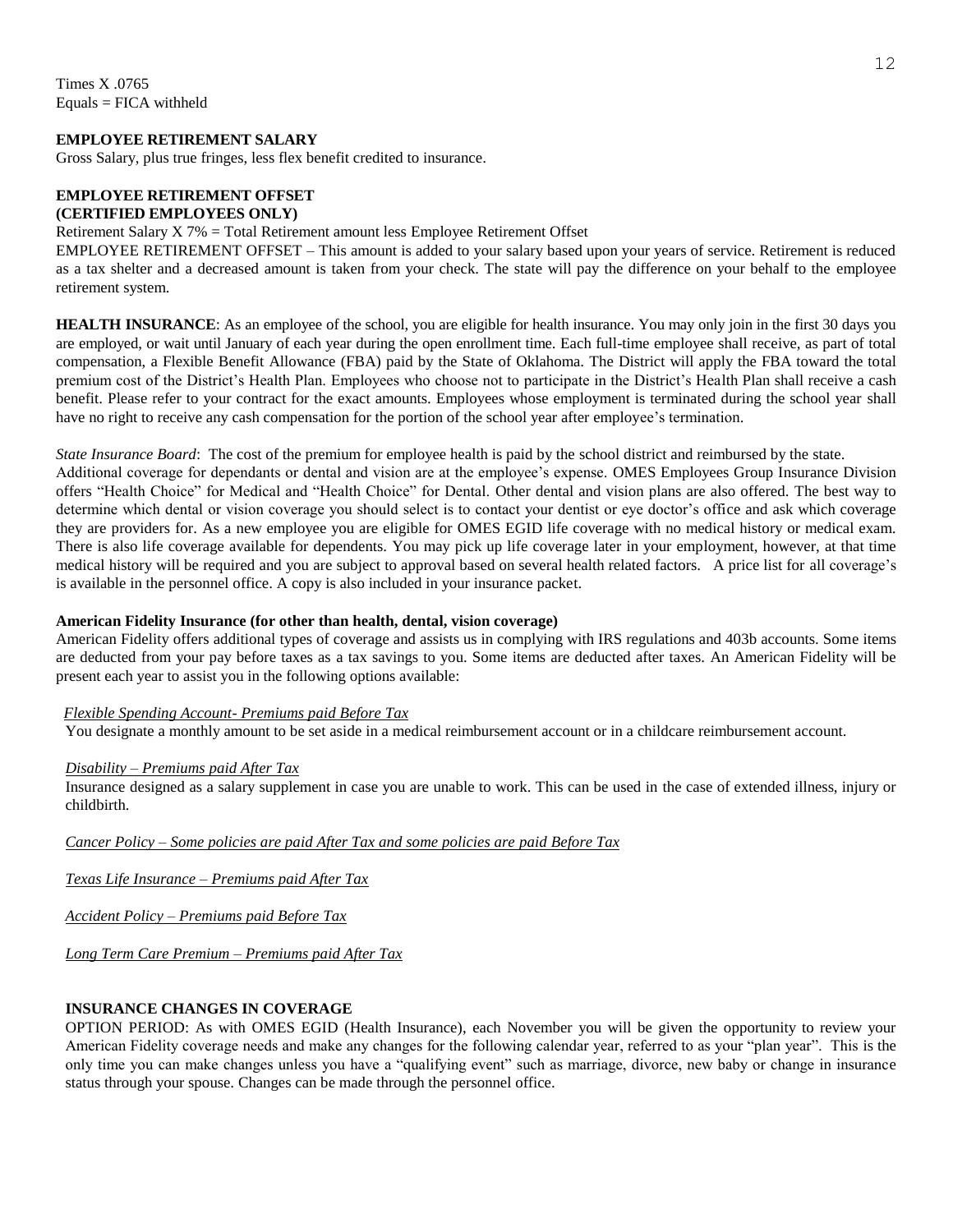#### **OKLAHOMA TEACHER RETIREMENT**

**All employees and other certified employees of common schools, faculty and administrators in public colleges and universities, and administrative personnel of state educational boards and agencies who are employed at least half-time must join TRS. Membership is optional for all other regular employees of public educational institutions who work at least 20 hours per week.**

#### AS AN OKLAHOMA EMPLOYEE RETIREMENT MEMBER, 7% OF YOUR GROSS SALARY WILL BE DEDUCTED FROM YOUR MONTHLY CHECK TOWARDS YOUR RETIREMENT ACCOUNT.

#### **Service Credit**

You must work at least six full school months to qualify for one year of membership. A school month is 20 school days of at least six hours. You will receive partial credit for employment of fewer than six months or part-time employment between four and six hours per school day.

#### **Survivor Benefits**

 Your designated beneficiary or estate is entitled to survivor benefits if you are a TRS member when you die. The amount of those benefits depends upon when you joined TRS and whether you are an active in-service, inactive, or a retired member when you die. "Active in-service" is defined in the TRS Rules, but generally means a member currently employed by an Oklahoma public education institution.

 If you are an active in-service member when you die, and you joined TRS before July 1, 1992, your beneficiary (ies) will receive an \$18,000 death benefit, plus the contributions in your account and the interest on those contributions. If you have 10 or more years of service, have reached age 55 or your age and service total 80, and have one designated primary beneficiary, he or she may choose a monthly benefit instead of the lump sum payment.

 If you are an inactive member, or if you joined TRS after 1992, the death benefit your beneficiaries will receive is the amount of the contributions in your TRS account plus the interest on those contributions. Inactive members and members joining TRS after June 30, 1992, do not qualify for the \$18,000 death benefit or the monthly retirement benefit payment payable to the surviving beneficiary of active in-service members.

 If you are retired when you die, your beneficiary or estate will receive a \$5,000 death benefit, plus the survivor benefits provided by your chosen retirement plan. Certain retirement plan options provide your surviving beneficiary (ies) with a continuing monthly retirement benefit.

#### **Retirement Annuity**

 A vested member can receive benefits after satisfying eligibility requirements. You are fully vested after 10 years of contributory Oklahoma membership service. You may retire at age 62 with unreduced benefits after completing 10 years of Oklahoma service. If you joined TRS before July 1, 1992, you may retire with unreduced benefits when your age and years of creditable service total 80 (Rule of 80). For members joining TRS after June 30, 1992, the age and years of creditable service must total 90 (Rule of 90).

You may retire with reduced benefits as early as age 55 if you have at least 10 years of creditable Oklahoma service.

 For "Rule of 80" members, the monthly benefit is determined by multiplying the average salary of the three highest years of contributory service by 2%, times years of service, divided by 12. For "Rule of 90" members, the benefits will be computed based on an average salary of the five highest consecutive years. TRS offers members five retirement plans, each providing a life benefit to the member and either a lump sum payment to the member's designated beneficiary (ies), or continued payments to one surviving beneficiary.

#### **Teacher Retirement Disability Benefits**

 You may qualify for disability retirement benefits if a medical condition keeps you from performing your regular duties as an employee of the public schools. You may be considered for a TRS disability retirement benefit if you:

are vested (at least 10 years' creditable TRS service), and submit a disability retirement application detailing your medical condition, which must have existed while you were employed by the public schools of Oklahoma, and your application is approved by the TRS Medical Review Board and the Board of Trustees.

 If you are awarded Social Security Disability benefits, you qualify for TRS disability benefits if you incur the disability while employed by the public schools, are vested, and notify TRS of the Social Security award.

#### **Tax-Sheltered Annuity Plan – 403b**

 The System administers a tax-sheltered annuity program qualified under section 403(b) of the Internal Revenue Code. As a TRS member, you may deposit funds into this plan if your local Board of Education or other governing board adopts a resolution making the plan available to its employees and you sign a salary reduction agreement with your employer. Contributions to the annuity plan are restricted to an annual "exclusion allowance" determined by the IRS Code. Withdrawals from the plan are subject to various withdrawal restrictions and tax penalties mandated by the Internal Revenue Code.

#### **Rights and Responsibilities**

 TRS publications provide answers to general questions. You are responsible for resolving any questions about your retirement account. You are entitled to counseling from the TRS staff concerning any question you have about your retirement account. TRS will not be held accountable for information that is contrary to statutes or administrative rules, regardless of who provides that information.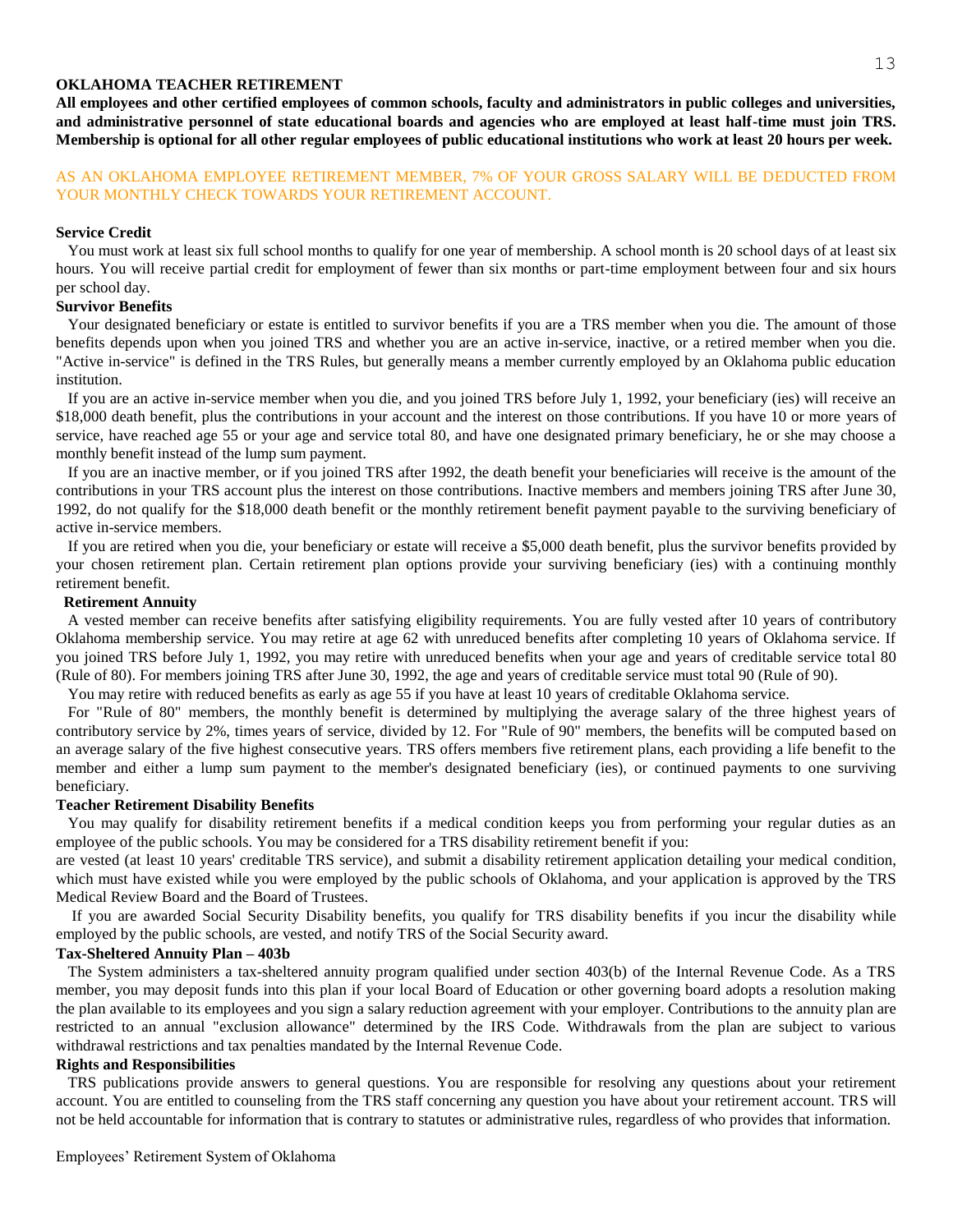#### NOTE: MEMBERSHIP IN EMPLOYEE RETIREMENT SYSTEM IS MANDATORY FOR "CERTIFIED" EMPLOYEES. MEMBERSHIP IN EMPLOYEE RETIREMENT SYSTEM IS OPTIONAL FOR SUPPORT EMPLOYEES.

Upon termination of employment due to retirement or death of the employee, the employee or the employee's estate shall be paid \$10 per day for any unused sick leave remaining at the date of termination of employment, as limited by school policy. This compensation shall not be paid to any employee terminated following due process procedures but shall apply only to those employees who have ceased employment due to retirement or death of the employee.